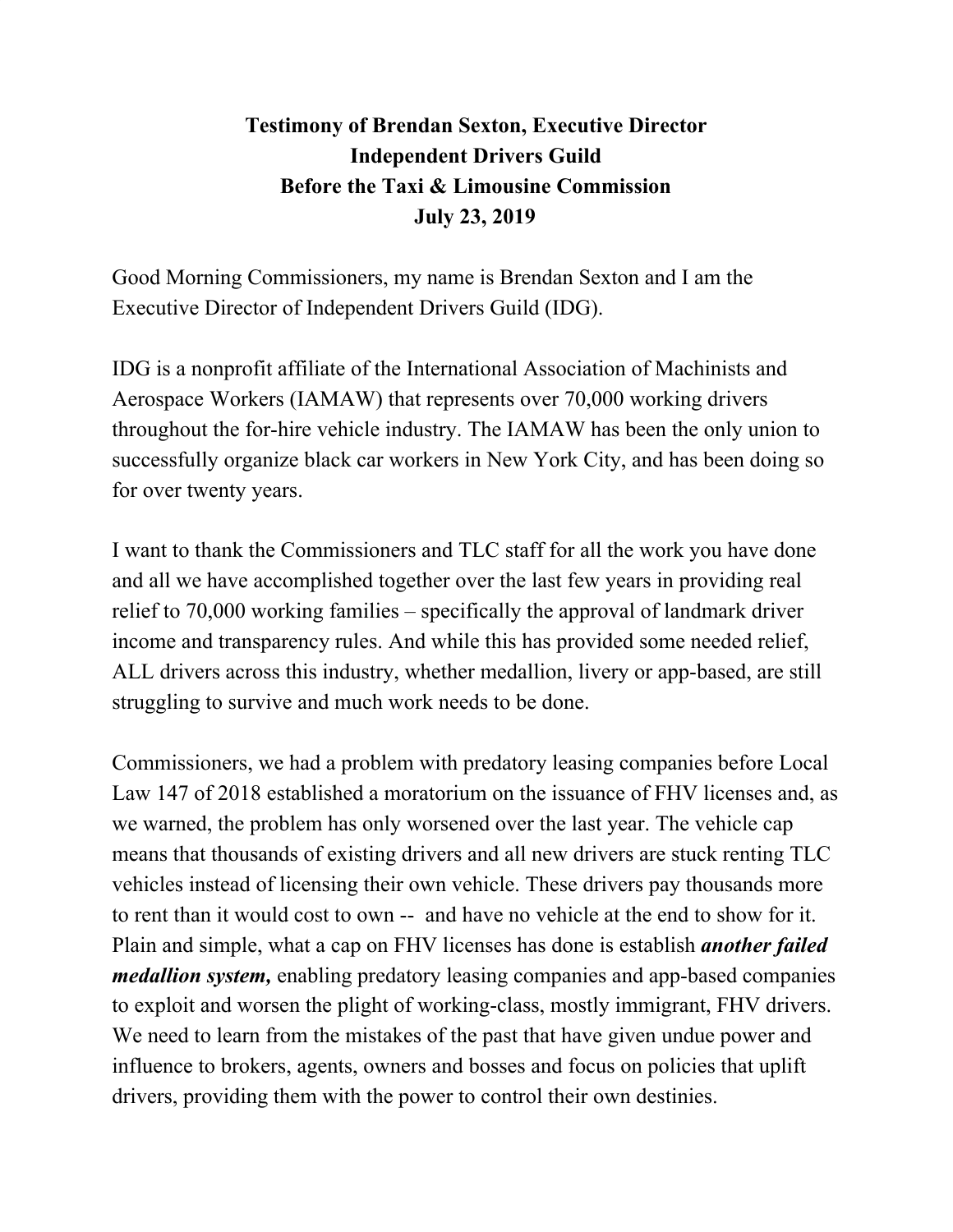Predatory leasing companies have not only acquired and control thousands of NYC's FHV licenses, but have also taken advantage of this position of power by exploiting drivers through onerous and unfair leasing terms that keeps drivers under their control and in unbearable debt, preventing them from making a livable wage and making their own career decisions. A continuation of a permanent vehicle cap will only force many more low-income drivers into leasing rather than owning.

Most leases and rentals are priced way too high and when we limit the supply of vehicles, costs for drivers go up even higher, just as the cost of leasing taxi medallions went up in the 1990s. A poll of our members found that the typical driver who leases or rents ends up paying at least \$10,000 more per year for vehicle expenses than a driver who owns their own vehicle. While we just won an average annual raise of \$10,000 per year for app-based drivers, a permanent cap basically wipes out these gains for the thousands of drivers who are beholden to predatory leasing companies.

Without affordable options, this Commission's own study assumes the number of FHV vehicles shared by drivers engaged in shift work will triple under a continued vehicle cap. A permanent vehicle cap incentivizes a return to yellow taxi-like twelve hours shifts, which would be a huge step backward in working conditions for thousands of the city's professional drivers.

To make matters worse, the cap on vehicle licenses has also allowed app-based companies to take advantage of drivers and continue their exploitative practices. Since the vehicle cap went into effect in August, the commission has issued TLC driver licenses to more than 12,000 new drivers, authorizing as much as 50 million additional for-hire vehicle hours on our streets. You are now in a situation where you have many more FHV licensed drivers (187,000) than licensed vehicles (119,000). With no cap on new drivers entering the workforce, this dynamic has again shifted the power to the app-based companies who view the drivers as expendable. As a result, hundreds of drivers are deactivated every day, without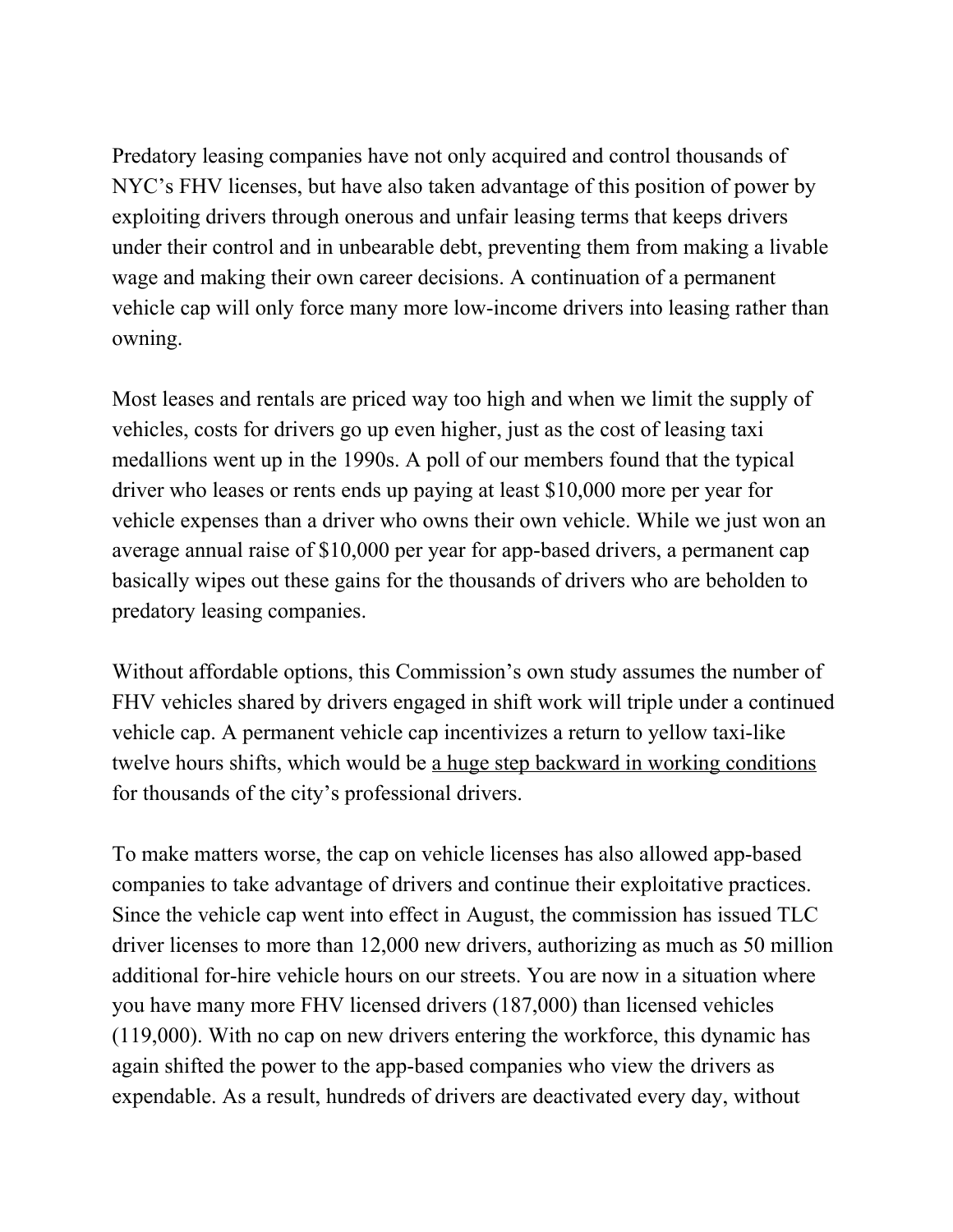cause and without any due process. This leaves drivers with no way to pay off their investments to enter the industry, their long-term vehicle leases and other debts - let alone any way to support their families. This has created severe and desperate situations for drivers who have nowhere to turn for assistance.

Without a cap on drivers, the apps are also empowered to manipulate driver access to their apps for the companies' gains. The Commission's model of the proposed cruising cap and vehicle cap assumes that the app companies first response will be to slash fares and cut their own profits to a minimum before they start restricting driver access. But it comes as little surprise that the apps are protecting profits at the expense of drivers. App companies have begun blocking access to the apps for certain drivers, leaving thousands of drivers desperate, behind on bills, and not knowing when they will be able to work next. Lyft, for example, has launched this policy but exempted those drivers who rent or lease vehicles through Lyft's own leasing program, incentivizing drivers to pay Lyft upwards of \$400 per week and further enriching the company.

There is a simple way to flip this dynamic and empower workers instead of empowering app companies, fleet owners, and predatory leasing companies. While a cap on TLC *vehicles* provides more power to leasing and app-based companies, limiting the number of new TLC *drivers* entering the workforce provides power and value to the existing drivers. Limiting the labor pool will require all companies to compete to keep drivers working for them, meaning the competition shifts away from the expendable driver mentality, a race to the bottom on driver pay -- and shifts to providing better working conditions, pay and benefits. At a time when city and state lawmakers continue adding more and more taxes and onerous policies to reduce FHV hours on our streets, it is unfair to both prospective and existing drivers to continue licensing unlimited new TLC drivers. If we need city or state legislation to accomplish this, then let's work together to make this happen.

With regard to allowing an exemption for electric vehicles, we support this proposal, but call upon TLC to work with its sister NYC agencies on establishing charging stations in each borough for drivers to park, rest, use a restroom and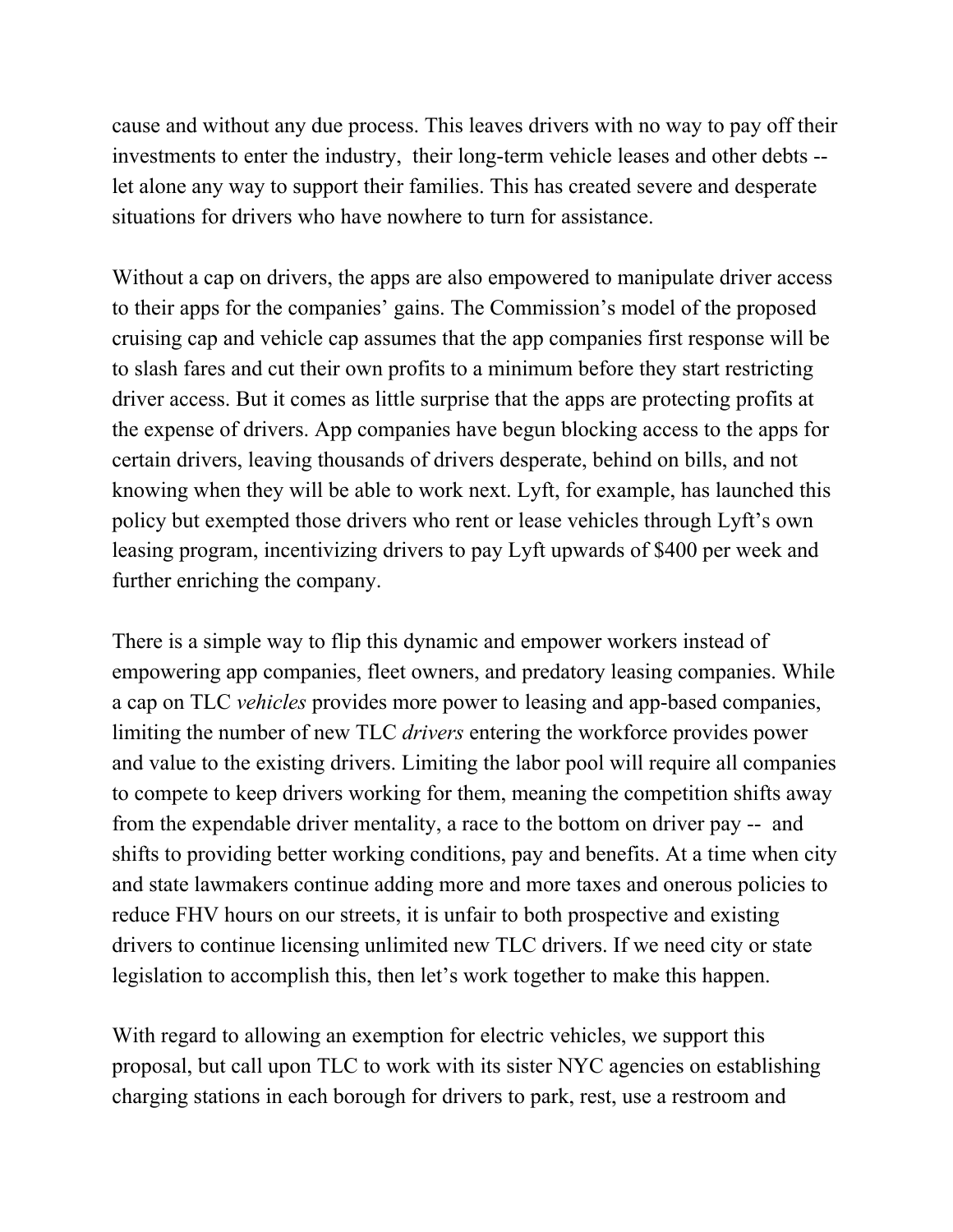charge their vehicles. But let's be realistic about these exemption policies; without upfront and substantial financial assistance to purchase these vehicles which are more expensive to purchase, operate and maintain, it is unlikely that low income working drivers will be able to take advantage of this policy and become owners. These exemptions do not solve the problem of blocking ownership. Instead, these exemption policies seem geared toward fleet owners and leasing companies.

The IDG is calling on the TLC to: (1) establish a moratorium on new FHV DRIVER licenses, not vehicle licenses; (2) regulate leasing companies and the products they offer FHV drivers (including a cap on leasing costs); (3) Tie FHV licenses with driver licenses and prohibit any large leasing company, or any company affiliated with an app-based company, from holding any FHV license; (4) create a path to ownership for existing drivers by providing a preference for any newly issued vehicle licenses for drivers who currently lease and have done so for a specified period of time; and, last but not least (5) prevent app-based companies from deactivating drivers without a stated cause and ensure app-based companies provide drivers with due process with labor organization representation.

TLC has maintained in the past that they believe they do not have the authority to regulate leasing companies. Then why would you allow such companies to hold and control thousands of FHV licenses? If you allow them the privilege to obtain TLC vehicle licenses, why wouldn't you then be able to regulate how they lease their FHV cars to FHV drivers -- to regulate their FHV product? You cannot allow them to continue to take advantage of drivers in the very way brokers, banks and medallion owners have taken advantage of medallion drivers over the years. Here is another simple answer: prohibit any company that leases vehicles to FHV drivers from acquiring FHV licenses. Allow FHV drivers to control the leasing process and have the ability to get into a lease of their choice. Tie FHV licenses with driver licenses.

With regard to the Commission's proposed rules on utilization/cruising caps, our fear is that the TLC is creating an incentive for the app-based companies to slash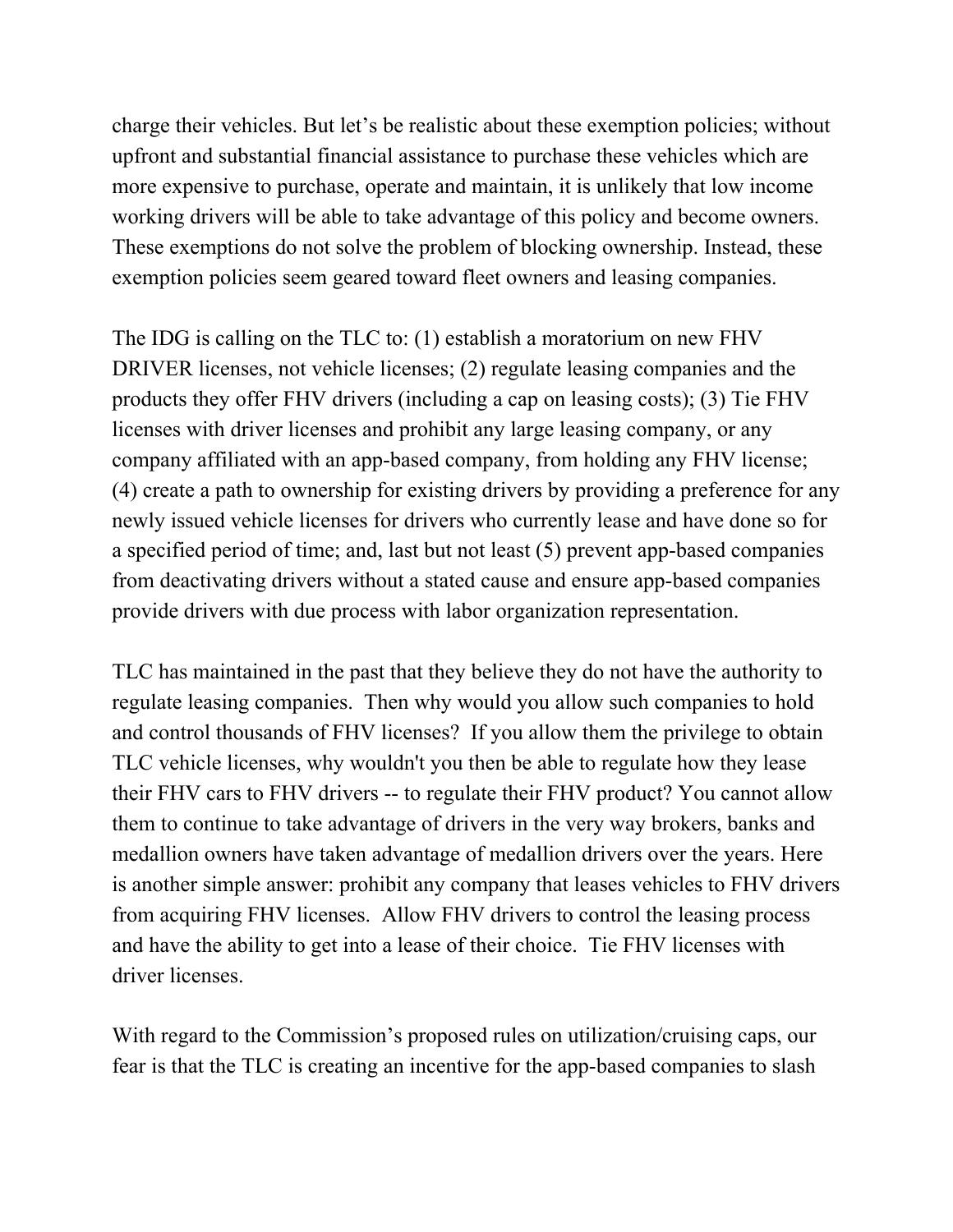pay for drivers and manipulate workers for the benefit of the app-based companies, exactly as Lyft has already decided to do. These proposed rules would:

- Impact overall pay by forcing drivers log off or be unable to log on;
- Prevent drivers from being paid for time and distance driving to places where they could log on to work or resume working as was required in the pay rules;
- Remove the ability of drivers to have control of when or where they work;
- Provides even more power to app-based companies to control and take advantage of drivers;
- Create dead-head situations whereby if driver takes a fare to the Manhattan core from another borough they can then lose the ability to get a fare out of Manhattan;
- Incentivize app companies to manipulate driver access to the app for their own gains
- Prevent drivers from working at the time and place of their choice;

We agree with the calls to postpone the vote. It seems rash to launch an additional cruising cap policy given what we have outlined above and before the company-specific utilization rate this commission passed in December has even gone into effect. We oppose adding this additional utilization policy at this stage. If the commission insists on adding yet another new policy to disincentivize FHV vehicle hours in the most congested areas of Manhattan at the most congested times, we propose an alternative policy of increasing the minimum pay rates in that zone at periods of peak congestion.

In sum, we thank you for this opportunity to speak on behalf of the more than 70,000 families who rely upon the app-based FHV industry. We need to do more to protect the drivers from the predatory and exploitative practices of both the leasing industry and app-based companies. Any newly adopted rules need to not only consider the impact on the drivers, but be proactive in uplifting the quality of life of each and every FHV driver, providing them with the power to control their own destiny. Commissioners, you have the power to make real change, meaningful